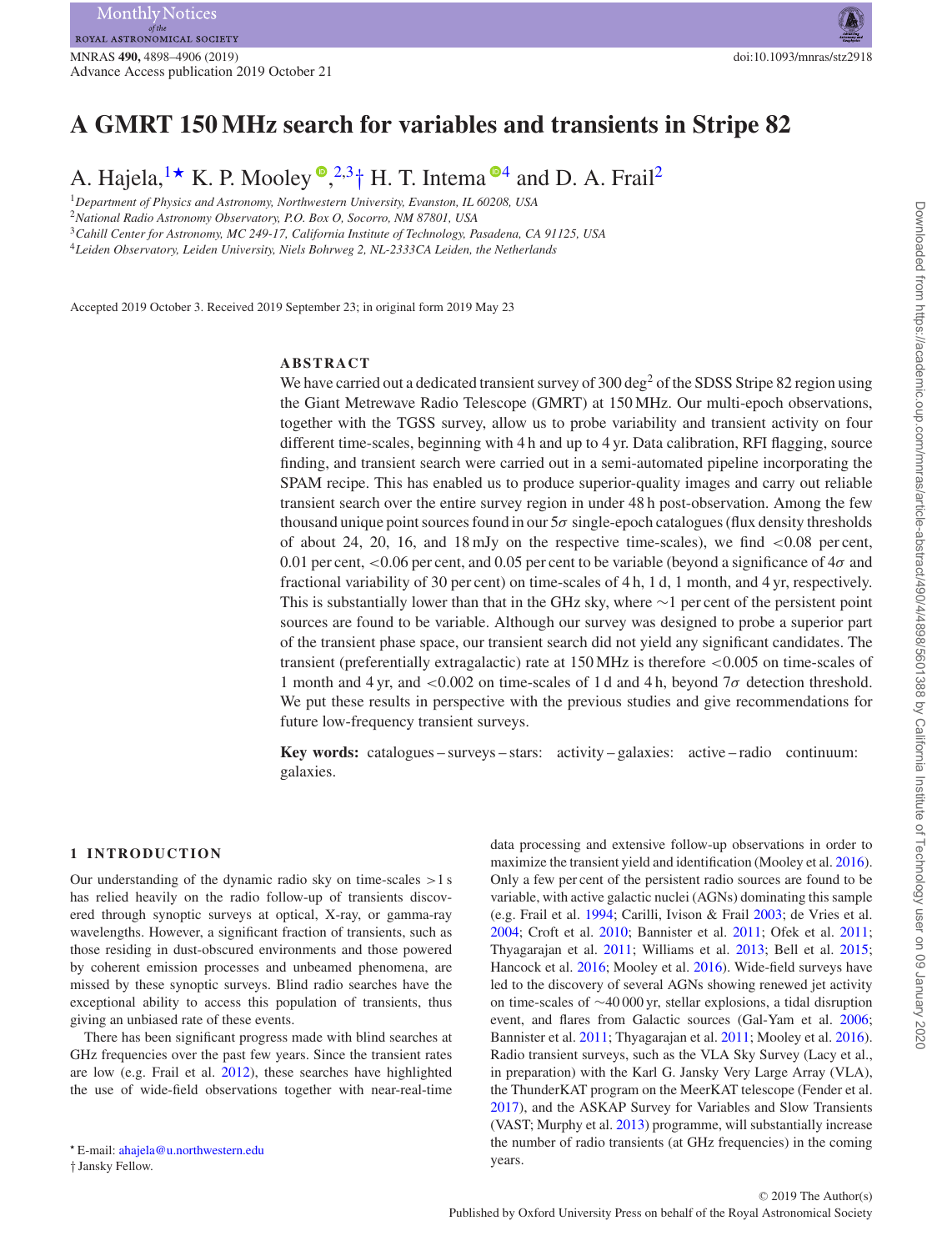On the other hand, blind searches for transients at MHz frequencies have had limited success. With modest sensitivities, the vast majority of these surveys<sup>1</sup> have probed mainly the Janskylevel population, and the transient yield has been low. The majority of the transients that were found have ambiguous or unknown classification due to the searches being carried out in archival data and untimely follow-up observations.

Nevertheless, the transients discovered thus far assure a rich phase space of the dynamic MHz sky. Hyman et al. [\(2005,](#page-8-15) [2007,](#page-8-16) [2009\)](#page-8-17) discovered three 'Galactic Centre radio transients (GCRTs)', with peak flux densities ranging from tens to thousands of mJy, among which one was a flaring X-ray binary and two transients were of unknown origin (but one likely a coherent emitter; Ray et al. [2007;](#page-8-18) Polisensky et al. [2016\)](#page-8-19). Jaeger et al. [\(2012\)](#page-8-20) reported a 2.1 mJy transient in the SWIRE Deep Field 1046+59 at 340 MHz with the VLA, with no known counterparts. Another transient, possibly Galactic in origin and lasting for *<*10 min with a peak flux density of about 20 Jy, was discovered in ∼400 h of LOFAR 30 MHz data towards the North Celestial Pole at 60 MHz (Stewart et al. [2016\)](#page-8-21). Obenberger et al. [\(2014\)](#page-8-22) discovered two transients at 30 MHz, having peak flux densities of about 3 kJy, and lasting for 75–100 s with evidence for polarization or dispersion. Murphy et al.  $(2017)$ recently found a transient, having a peak flux density of 180 mJy and time-scale between 1 and 3 yr, while comparing the TGSS-ADR (Intema et al. [2017\)](#page-8-24) and GLEAM (Hurley-Walker et al. [2017\)](#page-8-25) catalogues.

The MHz transient sky is expected to be different from the GHz sky. On time-scales of *>*1s, the GHz sky is illuminated primarily by (incoherent) synchrotron-driven transients arising from astrophysical shocks, such as supernovae, gamma-ray bursts, tidal disruption events, AGNs, X-ray binaries, etc., and from astrophysical plasma accelerated in stellar magnetic fields observed in the form of stellar flares, magnetar flares, etc. (e.g. Mooley et al. [2016\)](#page-8-1). Being brightness temperature limited, these transients evolve on timescales of days to months (extragalactic; more luminous) or hours to weeks (Galactic; less luminous), as noted by Pietka, Fender & Keane [\(2015\)](#page-8-26). Most classes of incoherent synchrotron transients are self-absorbed at MHz frequencies at early times, pushing these events to much longer time-scales of years to decades and lower peak flux densities compared to GHz frequencies. Consequently, their rates are lower, and they are harder to identify in transient surveys (Metzger, Williams & Berger [2015\)](#page-8-27). On the other hand, transients powered by coherent emission (such as pulsars and brown dwarfs) may be more abundant at MHz frequencies.

Likewise, we expect the variable MHz sky to be different as well. Rather than the substantial intrinsic variability observed in the GHz sky, variability at MHz frequencies will be dominated by refractive interstellar scintillation (e.g. Rickett [1986\)](#page-8-28). Interplanetary scintillation (Clarke [1964;](#page-8-29) Morgan et al. [2018\)](#page-8-30), caused due to local density fluctuations in the ionized medium in the ecliptic plane, will dominate the extrinsic variability close to the ecliptic.

Given the yield of transients at ∼Jansky flux densities in the lowfrequency sky, one would expect a multifold increase in the yield by probing deeper, at milliJanky flux densities. Motivated by this, and the need for systematic exploration of the mJy-level dynamic sub-GHz sky, we have carried out a dedicated survey over  $220 \text{ deg}^2$ of the SDSS Stripe 82 (S82) region with the Giant Metrewave Radio

Telescope (GMRT) at 150 MHz. GMRT offers both good sensitivity and ∼arcsec localization; the latter is essential for associating radio variable/transient sources with their optical counterparts. The choice of our survey region is motivated by the presence of the abundance of deep multiwavelength archival data in Stripe 82, which aids our search for the progenitors/host galaxies of transients. Using the data set, we are able to probe time-scales between ∼hours and ∼1 month. The observing frequency of 150 MHz allows us to take advantage of the existing TGSS survey and extend our transient search to a time-scale of ∼4 yr. In Section 2, we describe the observations, the calibration, and source cataloguing procedures. In Sections 3 and 4, we detail the variability and transient search. The summary and discussion are given in Section 5.

#### **2 OBSERVATIONS AND DATA PROCESSING**

#### **2.1 Observations**

Stripe 82 is an equatorial strip on the sky, spanning 2.5 deg in declination between  $\pm 1.25$  deg, and 109 deg in right ascension between −50 and +59 deg. Since the half-power beamwidth (HPBW) of GMRT at 150 MHz is 186 arcmin, we were able to cover the declination range of Stripe 82 in a single pointing. In right ascension, the pointings were spaced by HPBW/2 to get a fairly uniform sensitivity across Stripe 82.

We observed two regions, R1 and R2, in 2014 November– December and 2015 June–September under project codes 27 032 and 28 082, respectively. 27 pointings centred on declination of 0 deg and spanning 0–40 deg in right ascension were used for region R1. 30 pointings centred on declination of 0 deg and spanning 310–355 deg in right ascension were used for region R2. Data were recorded in full polarization mode every 8 s, in 256 frequency channels across 16 MHz of bandwidth (140–156 MHz). We observed each region in two epochs, 1 month apart, with each epoch being split over two observing sessions usually spread over two consecutive days. In a single session, typically 15–30 pointings (covering an area of  $50-100 \text{ deg}^2$ ), with each pointing observed for 20–40 min split over two scans (each scan was 10–20 min long) spaced out in time (about 4 h) to improve the UV coverage. The flux calibrator, 3C 48, was observed in the middle and beginning/end of each session. Due to the presence of in-beam calibrators and the use of the SPAM recipe for direction-dependent calibration (Intema et al. [2009\)](#page-8-31), no phase calibration scans were obtained. An overview of all GMRT observations used for the variability and transient search is given in Table [1.](#page-2-0)

#### **2.2 RFI flagging, calibration, and imaging using the SPAM recipe**

After each observation, the data were downloaded from the GMRT archive within 12 h on to the computer cluster at the NRAO in Socorro, and processed with a fully automated pipeline based on the SPAM recipe (Intema et al. [2009,](#page-8-31) [2017\)](#page-8-24). The pipeline incorporates direction-dependent calibration and modelling of ionospheric effects, generally yielding high-quality images. In brief, the pipeline consists of two parts: a pre-processing part that converts the raw data from individual observing sessions into pre-calibrated visibility data sets for all observed pointings, and a main pipeline part that converts each pre-calibrated visibility data set per pointing into a Stokes I continuum image. Both parts run as independent processes on the multinode, multicore compute cluster, allowing for parallel processing of many observations and pointings. A detailed

<sup>&</sup>lt;sup>1</sup>A fairly complete compilation of radio transient surveys carried out till date can be found at [http://www.tauceti.caltech.edu/kunal/radio-transient](http://www.tauceti.caltech.edu/kunal/radio-transient-surveys/index.html)surveys/index.html.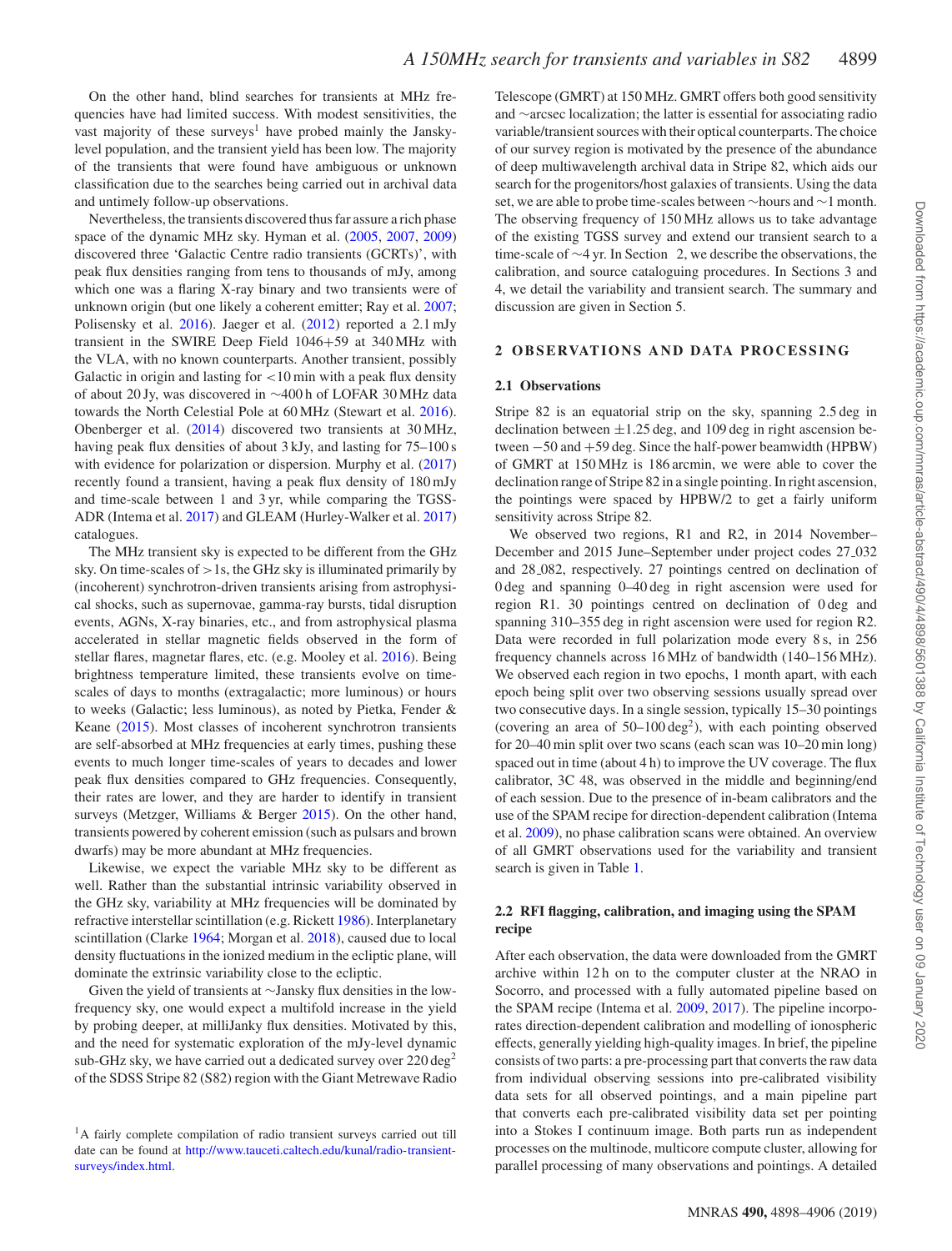March.

| No.            | Date<br>(UT)    | Region/epoch        | <b>LST</b><br>(h) | rms <sup>a</sup><br>(mJy per beam) |
|----------------|-----------------|---------------------|-------------------|------------------------------------|
|                |                 |                     |                   |                                    |
|                |                 | Archival data: TGSS |                   |                                    |
| $\overline{0}$ | 2010 Dec $15^b$ | R1&2E0              |                   | $\sim$ 3.5                         |
|                |                 | G1STS observations  |                   |                                    |
| 1              | 2014 Nov 10     | R <sub>1E1a</sub>   | $19 - 6$          | 3.8                                |
| $\overline{c}$ | 2014 Nov 11     | R1E1b               | $19 - 6$          | 4.1                                |
| 3              | 2014 Dec 27     | R1E2a               | $16 - 1$          | 4.8                                |
| 4              | 2014 Dec 28     | R1E2b               | $17 - 1$          | 6.6                                |
| 5              | 2015 Jun 29     | R2E1a               | $22 - 9$          | 2.8                                |
| 6              | 2015 Jun 30     | R2E1b               | $23 - 9$          | 2.6                                |
| 7              | 2015 Aug 31     | R2E2a               | $20 - 5$          | 2.5                                |
| 8              | 2015 Sep 2      | R2E2b               | $20 - 5$          | 2.4                                |

<span id="page-2-0"></span>**Table 1.** GMRT observing log.

*<sup>a</sup>*rms refers to the median single-pointing rms noise achieved during the given observing run.

*b*This is the median epoch of TGSS survey. The TGSS observations were taken over 2 yr from 2010 April to 2012

<span id="page-2-1"></span>

**Figure 1.** Cumulative plot of the rms noise for each time-scale probed by the GMRT data. See Section 2.1 and Table [1](#page-2-0) for details.

description of the processing pipeline is given in Intema et al. [\(2017\)](#page-8-24). With this pipeline, we were able to calibrate and image each GMRT observation within 10 h after retrieval.

In addition to imaging each pointing per observing run, we also imaged each pointing for every scan (typically two scans per observing run; see Section 2.1) and every epoch (E1/E2; combining the visibility data from the observing runs on consecutive days).

#### **2.3 Image mosaicking and source cataloguing**

Once the single-pointing images were produced by the SPAM pipeline, we combined them into mosaics using the AIPS task FLATN. The rms noise of the image mosaics generated for each scan, each observing run, each epoch and all data combined, are shown in Fig. [1,](#page-2-1) and the median values for each observing run are reported in Table [1.](#page-2-0)

We used PYBDSF, $<sup>2</sup>$  a Python module, to decompose images for</sup> every observing run, the corresponding scans, and the epochs into sources and generate a 5*σ* catalogue. We used process image task of PYBDSF to process and find sources above a user-defined

<sup>2</sup>Mohan & Rafferty  $(2015)$ .

threshold in each individual image. process\_image offers a userdefined parameter,  $rms\_box$ , which was used to calculate the mean and the rms of the image using two inputs, the first fixed the rmsbox size to calculate the mean and the rms and the second input fixed the step size by which the box moved across the image. For this work, we used an rms box which was 20 times the size of the synthesized beam of the image (Hancock et al. [2012;](#page-8-33) Mooley et al. [2013\)](#page-8-34) and moved it by 10 pixels (i.e. the step size) for the next measurement. We used the module-default values for thresh pix  $= 5.0$  and thresh isl  $= 3.0$ . The combination of these two parameters set the threshold for source detection in the images. thresh isl defined the threshold to select the regions or islands to which Gaussian is fitted and thresh pix defines the threshold for individual pixels to be included in that island. We wrote down all the detected sources and their properties in a catalogue using write catalog task of PYBDSF.

The  $\sim$ 300 deg<sup>2</sup> co-added image mosaics and the corresponding 5*σ* source catalogue containing 12 703 sources above 10.5 mJy is available via the Caltech Stripe 82 Portal.<sup>3</sup>

### **2.4 Archival data**

The Stripe 82 region is also covered by the 150 MHz GMRT sky survey TGSS<sup>4</sup> with a very similar sensitivity ( $\sim$ 3.5 mJy per beam). The TGSS observations were performed over 2 yr, from 2010 April to 2012 March with a median epoch of about 2010 December 15. We have used the publicly available data products from the TGSS-ADR to construct a  $5\sigma$  catalogue of the same area in Stripe 82, which provides an extra epoch for our transient search (on ∼4 yr time-scale).

#### **3 VARIABILITY SEARCH**

From our GMRT observations of Stripe 82 alone, we can probe (via 'two-epoch' comparisons) variability on three time-scales: 4 h, 1 d, and 1 month. As alluded to in Section 2, each of the eight observations listed in Table [1](#page-2-0) was carried out using two scans separated by approximately 4 h. Hence, in order to study

[3http://www.tauceti.caltech.edu/stripe82/](http://www.tauceti.caltech.edu/stripe82/)

4Details of the Alternative Data Release (TGSS-ADR) can be found in Intema et al. [\(2017\)](#page-8-24) and at [http://tgssadr.strw.leidenuniv.nl/.](http://tgssadr.strw.leidenuniv.nl/)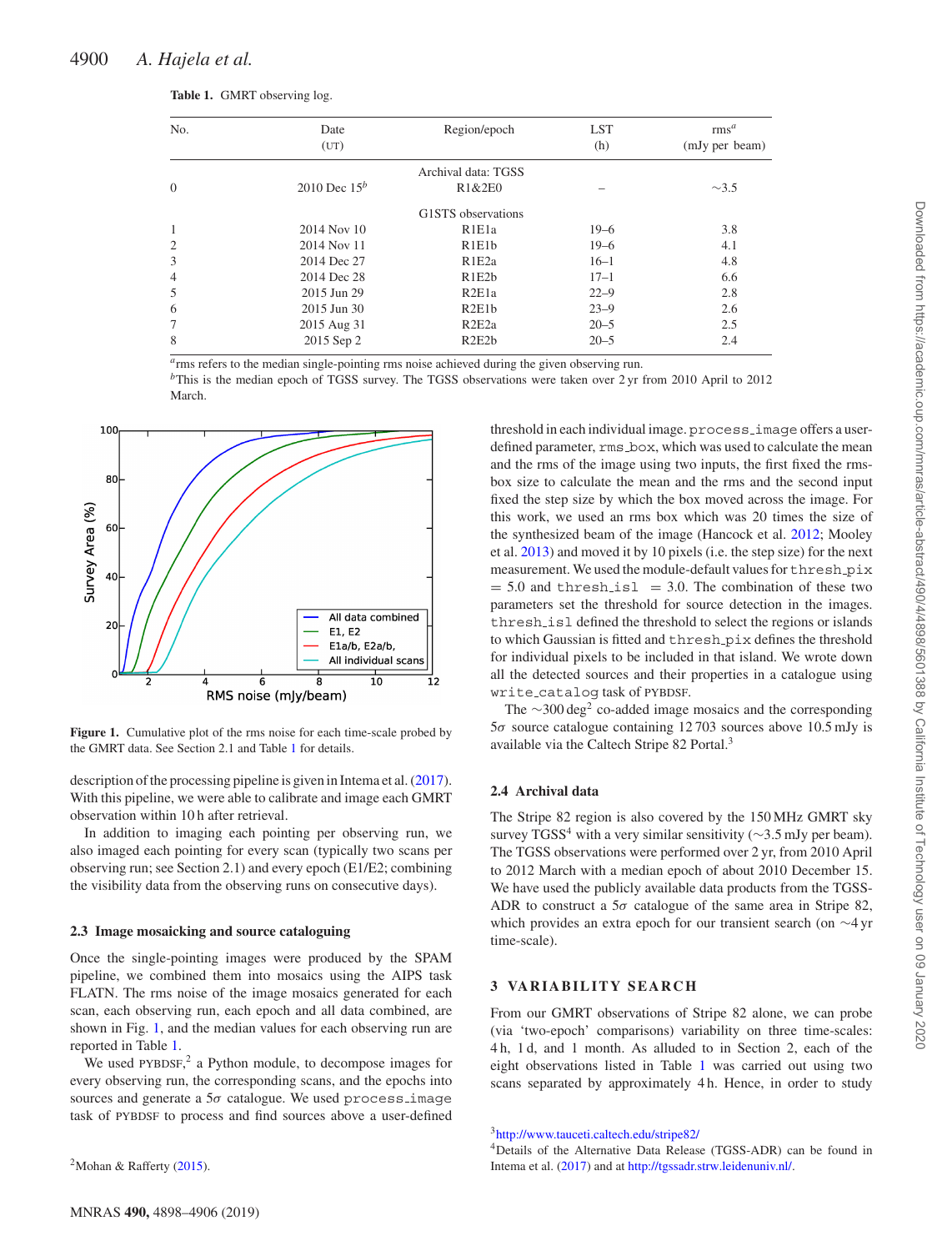the variability on this 4 h time-scale, we compared the  $5\sigma$  source catalogues of the two scans. $5$  To study variability on a time-scale of 1 d, we compared observation E1a with E1b, and observation E2a with E2b (cf. Table [1\)](#page-2-0). For the 1 month time-scale, we compared E1 and E2 (obtained by combining E1a + E1b and E2a + E2b, respectively, for regions R1 and R2; see Section 2.2). For the 4 yr time-scale, we compared our full combined data set (all eight observations listed in Table [1](#page-2-0) combined into a single deep mosaic) with the TGSS ADR1. It should be noted that if a source is found to be variable between two epochs, its variability time-scale is generally smaller than the separation between the two epochs and larger than the duration of each of the two epochs. For example, when comparing individual scans of each observation, we are probing a time-scale of  $\lt 4$  h (and  $\gtrsim 30$  min).

A variable source will be unresolved at our angular resolution of  $\sim$ 19 arcsec, unless that source is very nearby ( $\ll$ 1 pc) and expanding extremely rapidly (superluminal motion). Therefore, in order to shortlist point-like (unresolved) sources, and to avoid potential false sources/imaging artefacts, we applied the constraints listed below to the 5*σ* catalogues:

(i) **Search area bounds**. Due to very low sensitivity beyond ∼1.75 deg from the GMRT 150 MHz beam centre, the edges of our image mosaics of regions R1 and R2 are noisy. Hence we retained only those sources satisfying −1.75 deg *<* Dec. *<* 1.75 deg, −1.25 deg *<* RA *<* 41.25 deg, and 308.75 deg *<* RA *<* 356.25 deg. (ii) **Flux density ratio.** Following Mooley et al. [\(2016\)](#page-8-1) and Frail et al. [\(2018\)](#page-8-35), we keep sources having S/P *<* 1.5 (SNR *<* 15) and  $S/P < 1.1$  (SNR  $> 15$ ), where *S* is the total flux density and *P* is peak flux density of the source.

(iii) **Source size.** We retained sources having BMAJ/1.5 *<* MAJ  $<$  1.5  $\times$  BMAJ and BMIN/1.5  $<$  MIN  $<$  1.5  $\times$  BMIN, where BMAJ and BMIN are the major and minor axis of the synthesized beam and MAJ, MIN are the major and minor axis of the Gaussian fitted by PYBDSF. We further imposed MAJ  $> 1.1 \times$  BMAJ, MIN  $> 1.1 \times$ BMIN for sources detected at a high significance (SNR  $\geq$  15) (e.g. Mooley et al. [2016\)](#page-8-1).

(iv) **Proximity to bright sources.** To avoid any potential imaging artefacts around bright sources, we removed fainter sources (sources with total flux density  $\ll$  500 mJy) lying within 3 arcmin of all *>*500 mJy sources.

Following the application of the constraints mentioned above to our 5*σ* PYBDSF catalogues (for each individual image mosaic described above), we used TOPCAT (Tool for OPerations on Catalogues And Tables, v4.6-1; Taylor [2005\)](#page-8-36) to perform a two-epoch comparative study at every time-scale. Given the synthesized beam of GMRT at 150 MHz, 19 arcsec  $\times$  15 arcsec, we used a search radius of  $\sqrt{BMAJ \times BMIN}/2 = 9$  arcsec to find the counterparts between any two epochs. The following 'two-epoch' comparisons were successfully performed under the aforementioned conditions:

(i) 4 yr time-scale: 2132 two-epoch comparisons (2132 unique sources were matched) between our combined survey data and TGSS-ADR

(ii) 1 month time-scale: 4686 two-epoch comparisons (4686 unique sources matched) between E1 and E2

(iii) 1 d time-scale: 6987 two-epoch comparisons (among which 4389 unique sources were matched) for E1a versus E1b and E2a versus E2b.

<sup>5</sup>We excluded E1b from our analysis due to missing data and presence of substantial RFI.

<span id="page-3-0"></span>

**Figure 2.** The histograms of variability statistic  $V_s$  corresponding to all timelines. *V*<sup>s</sup> is calculated after applying all the constraints to the single-epoch catalogues. Histograms are fit by the Gaussians of same colour. Standard deviations, std, of the fitted Gaussians for 4 h time-scale: 1.6, for 1 d time-scale: 1.2, for 1 month time-scale: 1.3, and for 4 yr time-scale: 2.7.

(iv) 4 h time-scale: 7134 two-epoch comparisons (among which 6689 unique sources were matched) for E1a scan1 versus scan2, E2a scan1 versus scan2, and E2b scan1 versus scan2.

For every source catalogue comparison made, we applied a suitable correction factor to ensure that the ratio of the source flux densities between the two epochs (S1/S2) is unity. The median of S1/S2 was taken to be the correction factor and applied to (divided out from) source flux densities and the associated uncertainties in the (fiducial) first comparison epoch (S1). The correction factors ranged between 0.85 (4 h time-scale) and 0.98 (4 yr time-scale). We then used the corrected source flux densities with the corrected uncertainties to calculate two statistical measures, the variability statistic  $(V_s)$ and the modulation index (*m*), to distinguish between true variables and false positives. Following Mooley et al. [\(2016\)](#page-8-1), we compared the flux densities of a source between two different epochs using the  $V_s = (S_1 - S_2)/\sqrt{{\sigma_1}^2 + {\sigma_2}^2} = \Delta S/\sigma$ . The null hypothesis is that the sources are selected from the same distribution and are hence non-variable. Under this hypothesis,  $V_s$  follows a Student-t distribution. However, in our case we find that the distribution is Gaussian (see Fig. [2\)](#page-3-0). This may be explained by ionospheric effects in the low-frequency sky, other systematic effects in the amplitude calibration, cleaning artefacts etc. Nevertheless, we are able to fit Gaussian functions to the  $V_s$  distributions, for the four time-scales probed, and we consider a source as a true variable if it has  $V<sub>s</sub>$  lie beyond 4*σ* in the distribution (see Mooley et al. [2016\)](#page-8-1). Our criterion for selecting a true variable source is therefore

$$
V_s = \left| \frac{\Delta S}{\sigma} \right| > 4 \times \text{std},\tag{1}
$$

where std is the standard deviation of the  $V<sub>s</sub>$  distribution (see Fig. [2\)](#page-3-0). Modulation index, *m*, is a measure of variability defined as difference of flux densities of a source between two epochs divided by the mean of the two flux densities, *S*

$$
m = \frac{\Delta S}{\overline{S}} = 2 \times \frac{S_1 - S_2}{S_1 + S_2}.
$$
\n<sup>(2)</sup>

Given the uncertainties in flux calibration, ionospheric effects and the like, we consider a source as a true variable only if the fractional variability is more than or equal to 30 per cent (i.e. a modulation index of  $|m| > 0.26$ ; see also Mooley et al. [2016\)](#page-8-1).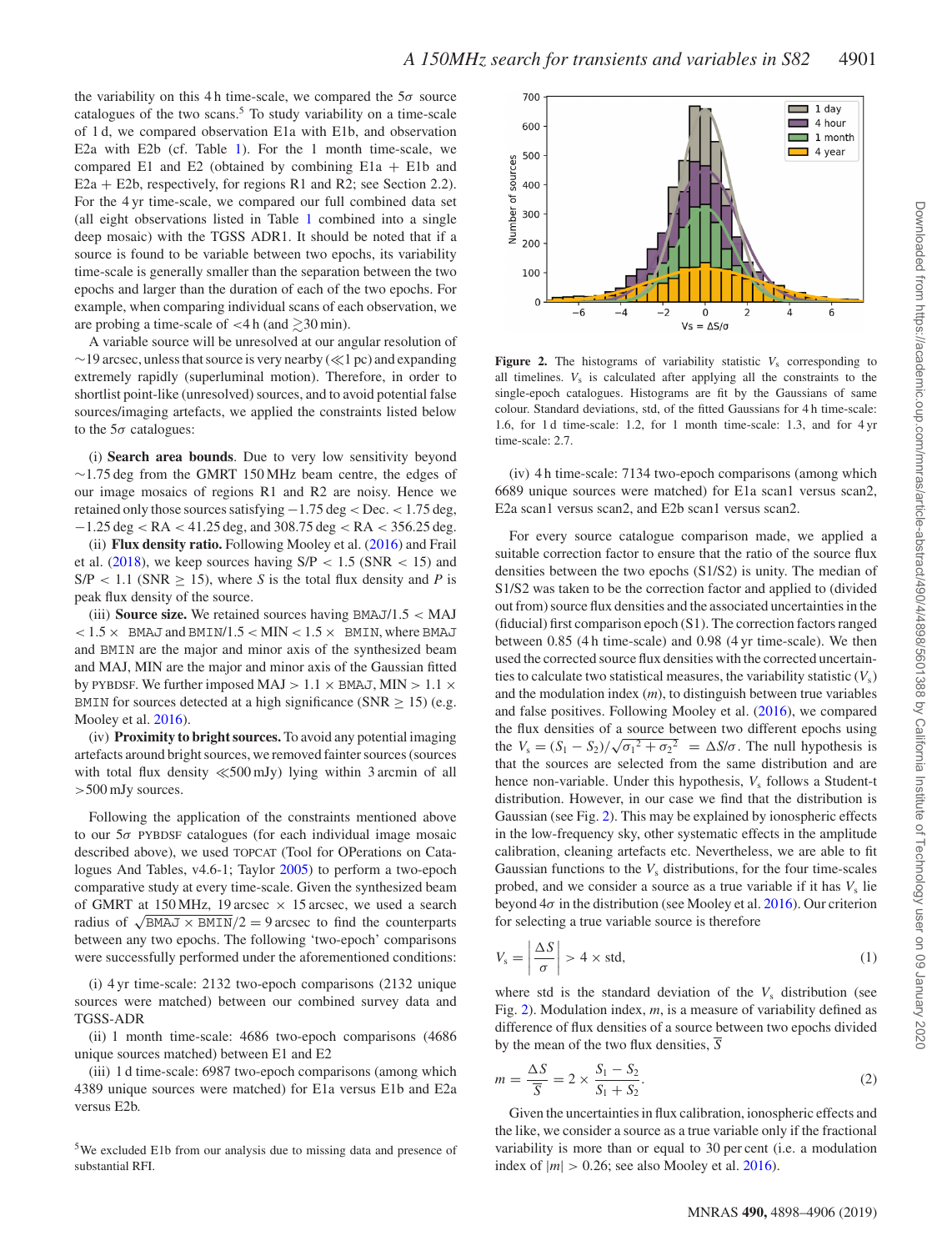<span id="page-4-0"></span>

**Figure 3.** The variability statistic, *V*s, as a function of modulation index, *m*, for all time-scales probed in this work: *<*4 h, *<*1 d, *<*1 month, and *<*4 yr. The dashed lines correspond to final selection criteria i.e. limits on *m* and *V<sub>s</sub>*. The green-to-blue circles are sources which are finally shortlisted as variables after visual inspection. The size of the circle denotes the mean flux density of the source in two epochs. We find 18, 2, and 12 variables on time-scales of 4 h, 1 d, and 4 yr, respectively.

We shortlisted the variable candidates using the above criteria. Then we visually inspected the image cutouts (from our survey as well as archival data from NVSS and FIRST) of these candidates and removed the potentially resolved sources. We thus found one variable for the 4 yr time-scale, no variables for the 1 month timescale, one variable for the 1 d time-scale, and six variables for the 4 h time-scale. These variables are shown in Fig. [3](#page-4-0) (variability statistic against modulation index plots for each time-scale probed) and their details are tabulated in Table [2.](#page-5-0) The typical modulation index is 0.3–0.4. Identification of the variable sources and estimation of the variability fraction of the 150 MHz sky is done in Section 5.

## **4 TRANSIENT SEARCH**

For our transient search, we chose a higher detection threshold than the  $5\sigma$  used for the variability search. Considering an average, ∼18 arcsec, synthesized beam for our survey, and searching effectively across  $\sim$ 4200 deg<sup>2</sup> (300 deg<sup>2</sup> survey area × 14 observations searched), implies 50 million synthesized beams searched. Hence, in order to keep the number of false positives, due to noise, down to *<*1, we chose a 7*σ* source detection threshold for transient search (following the recommendation of Frail et al. [2012\)](#page-8-0).

We used the same point-source constraints defined above, for the variables case, to perform the transient search. The cumulative number of sources in our resulting point-source catalogues is 68 964 sources. We compared the source catalogues as in the above case of variables, probing time-scales of 4 yr, 1 month, 1 d, and 4 h. For each

single-epoch catalogue pair compared (using TOPCAT), we searched for those sources present in one epoch and absent in the other. For the resulting transient candidates, we further verified their absence in the combined deep mosaics from our survey, and from archival images from the TGSS, NVSS, and FIRST surveys. All of these candidates were SNR *<* 15 and were either imaging artefacts (due to the presence of nearby bright sources) or appeared to be resolved sources in the archival radio images. We thus find no evidence for any transient sources in our data.

## **5 SUMMARY AND DISCUSSION**

With the aim of probing deeper into the phase space of transients in the low-frequency radio sky, we observed the SDSS Stripe 82 region at 150 MHz at multiple epochs with the GMRT. Our survey region spans  $300 \text{ deg}^2$  (uniformity of rms noise shown in Fig. [1\)](#page-2-1) and the observations are tabulated in Table [1.](#page-2-0) Using our observations in addition to the archival data from the TGSS-ADR, we were able to perform 'two-epoch' comparisons, to find transients and variables, on four different time-scales: 4 h, 1 d, 1 month, and 4 yr. Using 5*σ* source catalogues for each time-scale, we generated catalogues of point-like sources using a set of constraints, as described in Section 3.

We found six, one, zero, and one sources satisfying our variability criteria (significance greater than 4*σ* and fractional variability larger than 30 per cent; see Section 3) on time-scales of 4 h, 1 d, 1 month, and 4 yr, respectively. We note that the results for the 4 h time-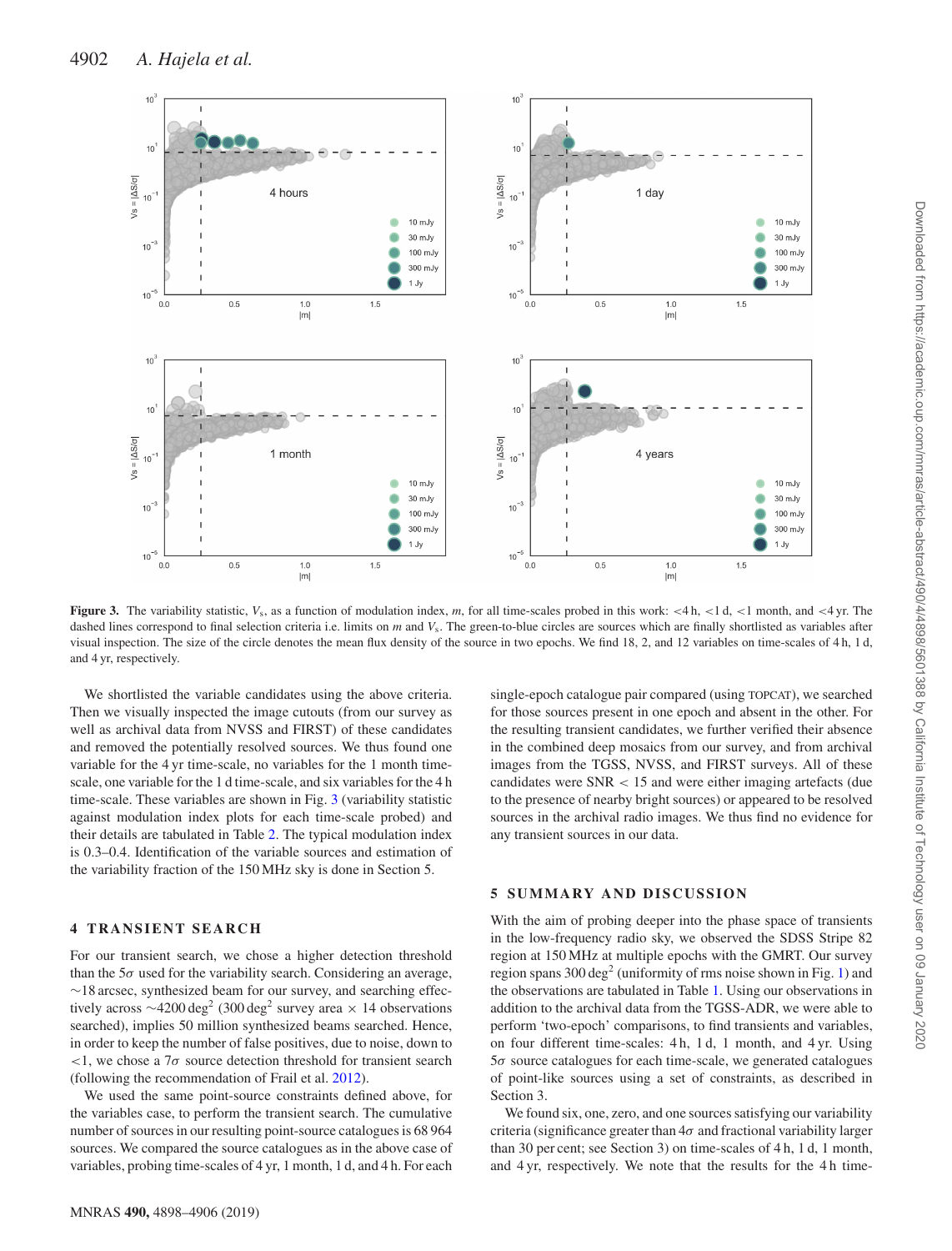| Name<br>(G1STS J) | RA<br>$(\text{deg})$ | Dec.<br>$(\text{deg})$ | S <sub>1</sub><br>(mJy) | S <sub>2</sub><br>(mJy) | $\mathfrak{m}$ | $V_{\rm s}$                       | S <sub>TGSS</sub><br>(mJy) | $S_{NVSS}$<br>(mJy) | S <sub>FIRST</sub><br>(mJy) | $\alpha_{0.15}^{1.4}$ | Ident.         | r<br>(mag)               | spec-z          |
|-------------------|----------------------|------------------------|-------------------------|-------------------------|----------------|-----------------------------------|----------------------------|---------------------|-----------------------------|-----------------------|----------------|--------------------------|-----------------|
|                   |                      |                        |                         |                         |                | Time-scale $<$ 4 yr               |                            |                     |                             |                       |                |                          |                 |
| 012528+000505     | 21.3699              | $-0.0990$              | $493 \pm 3$             | 731<br>±3               | 0.39           | $-52.0$                           | 731                        | 1540                | 1401                        | 0.41                  | <b>QSO</b>     | 16.5                     | 1.08            |
|                   |                      |                        |                         |                         |                | Time-scale $\lt$ 1 month          |                            |                     |                             |                       |                |                          |                 |
|                   |                      |                        |                         |                         |                | None                              |                            |                     |                             |                       |                |                          |                 |
|                   |                      |                        |                         |                         |                | Time-scale $< 1d$                 |                            |                     |                             |                       |                |                          |                 |
| 004608+000505     | 11.5355              | 0.0935                 | $478 \pm 5$             | $627 \pm 8$             | 0.27           | 15.6                              | 519                        | 96                  | 87                          | $-0.78$               | <sub>OSO</sub> | 20.3                     | 1.44            |
|                   |                      |                        |                         |                         |                | Time-scale $\lt 4$ h <sup>a</sup> |                            |                     |                             |                       |                |                          |                 |
| 022109+002525     | 35.2893              | $-0.4296$              | $343 \pm 5$             | $445 \pm 3$             | 0.26           | 15.8                              | 331                        | 335                 | 313                         | $-0.07$               | <b>AGN</b>     | 20.5                     | 0.48            |
| 022609+012929     | 36.5402              | 1.4906                 | 1111<br>$+12$           | $776 \pm 15$            | 0.36           | 16.9                              | 1247                       | 363                 | 340                         | $-0.43$               | <sub>OSO</sub> | 18.5                     | 1.37            |
| 013227+002828     | 23.1165              | $-0.4766$              | $293 \pm 5$             | $153 + 7$               | 0.63           | 15.2                              | 316                        | 66                  | 50                          | $-0.54$               | <b>AGN</b>     | 24.6                     | $\qquad \qquad$ |
| 012205+000808     | 20.5248              | 0.1497                 | $1073 \pm 6$            | $820 \pm 9$             | 0.27           | 22.7                              | 1309                       | 172                 | 156                         | $-0.76$               | <b>AGN</b>     | $\overline{\phantom{0}}$ |                 |
| 225224+012626     | 343.1039             | 1.4394                 | $225 \pm 6$             | $390 \pm 6$             | 0.54           | $-19.5$                           | 382                        | 52                  | 49                          | $-0.79$               | <b>AGN</b>     | $\qquad \qquad -$        |                 |
| 223908+012020     | 339.7868             | 1.3410                 | $185 \pm 5$             | $294 \pm 4$             | 0.45           | $-15.9$                           | 237                        | 51                  | 44                          | $-0.68$               | <b>AGN</b>     | 21.3                     | 0.53            |
|                   |                      |                        |                         |                         |                |                                   |                            |                     |                             |                       |                |                          |                 |

<span id="page-5-0"></span>**Table 2.** Summary of variables sources.

*<sup>a</sup>*The flux scale is most uncertain for this time-scale. Many of these variable candidates may be false positives. See Section 5.

scale are most uncertain due to modest UV coverage and larger flux calibration uncertainty. This is also the time-scale for which we found the largest number of false positives (imaging artefacts), compared to our analysis for other time-scales. Hence, the number of true variables on the 4 h time-scale is likely to be far less than six.

Table [2](#page-5-0) lists the variable sources that we found, along with their fluxes from the TGSS-ADR, NVSS, and FIRST catalogues, the spectral indices with respect to the NVSS source catalogue, and the magnitudes and spectroscopic redshifts of their optical counterparts. We also performed source identification (noted in Table [2\)](#page-5-0) based on published optical spectra or *WISE* colours. We find that all the variable sources are AGNs. The spectral indices calculated using the flux density in the NVSS survey are consistent with the typical AGN spectral index of  $-0.8$  with the exception of J012528+000505, found on the 4 yr time-scale, and J022609+012929, found on the 4 h time-scale, which have a flat or inverted radio spectra. Comparison of the 150 MHz flux density of J012528+000505 with recently published 1.4 GHz flux density (∼800 mJy; Heywood et al. [2016\)](#page-8-37) suggests that the source is consistent with being flat spectrum, and its 1.4 GHz flux density has decreased by a factor of two with respect to the FIRST and NVSS surveys (observed in the 1990s).

#### **5.1 Variability of the 150 MHz sky**

We calculate the fraction of persistent sources that are variable as following: on a time-scale of 4 h, we found six significant variables out of a total of 7134 independent 'two-epoch' comparisons (see Section 3). This implies that 0.08 per cent of the persistent sources are variable, having a fractional variability  $\geq 30$  per cent. Due to the UV coverage and flux calibration issues noted above for the 4 h time-scale, we consider this fraction as an upper limit. A single variable source was found in each of the 1 day and 4 yr time-scales, among a total of 6987 (0.01 per cent of the persistent sources) and 2132 (0.05 per cent of the persistent sources) 'twoepoch' comparisons, respectively. No variables were found on the 1 month time-scale (among 4686 'two-epoch' comparisons), and if we assume three sources as the  $2\sigma$  upper limit (Gehrels [1986\)](#page-8-38), then we get the variability fraction as *<*0.06 per cent of the persistent sources.

Variability in these sources, listed in Table [2,](#page-5-0) is most likely extrinsic rather than being intrinsic to the sources themselves.<sup>6</sup> One of the suspects could be the ionosphere, but the SPAM pipeline (see Section 2.2) is expected to minimize this factor. Interstellar scintillation, on the other hand, is expected to be the dominant factor. Brightness temperature constraints ( $T<sub>b</sub> \leq 10^{12}$  K for synchrotron emission; Kellermann et al. [1986;](#page-8-39) Readhead [1994\)](#page-8-40) place strong limits on the source size of the radio emitting region. Assuming that the source size is comparable to the light traveltime  $c\tau$ , the variability in flux density at 150 MHz is constrained as follows, unless relativistic beaming is involved:

|  |  |  |  | $\Delta S \lesssim 0.03$ mJy $(\tau/1 \text{ yr})^2 (D_A/1.5 \text{ Gpc})^{-2}$ , |  | (3) |  |
|--|--|--|--|-----------------------------------------------------------------------------------|--|-----|--|
|--|--|--|--|-----------------------------------------------------------------------------------|--|-----|--|

where  $\tau$  is the variability time-scale, and  $D_A$  is the angular diameter distance. Therefore, any intrinsic component to the variability will be limited to sub-mJy flux densities. None of the variable sources (having optical counterparts) show any evidence of blazar activity in their optical spectra, and therefore we do not expect relativistic beaming. We thus find extrinsic variability (refractive interstellar scintillation or RISS; consistent with Rickett [1986\)](#page-8-28) to be the most probable explanation of the flux density changes seen in our sources.

These results are also consistent with previous variability surveys. For example, McGilchrist & Riley [\(1990\)](#page-8-41), Riley [\(1993\)](#page-8-42), and Minns & Riley [\(2000\)](#page-8-43) carried out observations of several extragalactic fields with the Rile telescope at 150 MHz, and found 2/811, 21/1050 and 207/6000 sources brighter than ∼100 mJy, respectively, to be variable at the  $\gtrsim$  10 per cent level on time-scales of  $\geq$ 1 yr. Riley [\(1993\)](#page-8-42) noted enhanced variability in flat-spectrum sources and in steep-spectrum sources whose spectra turn over at about 400 MHz. A similar conclusion was derived by Bell et al. [\(2019\)](#page-8-44), who recently studied the variability of 944 sources brighter than 4 Jy at 154 MHz with the MWA. They found 15 sources (1.6 per cent of the sources monitored) to be variable on a timescale longer than 2.8 yr and noted enhanced variability in sources having peaked spectral energy distributions. All these studies have

<sup>6</sup>Incoherent emission sets a limit on the brightness temperature, as we discuss below. We do not attribute variability of our sources (all of which are AGNs) due to coherent emission since this would require invoking new physics in AGNs, which we believe is unlikely.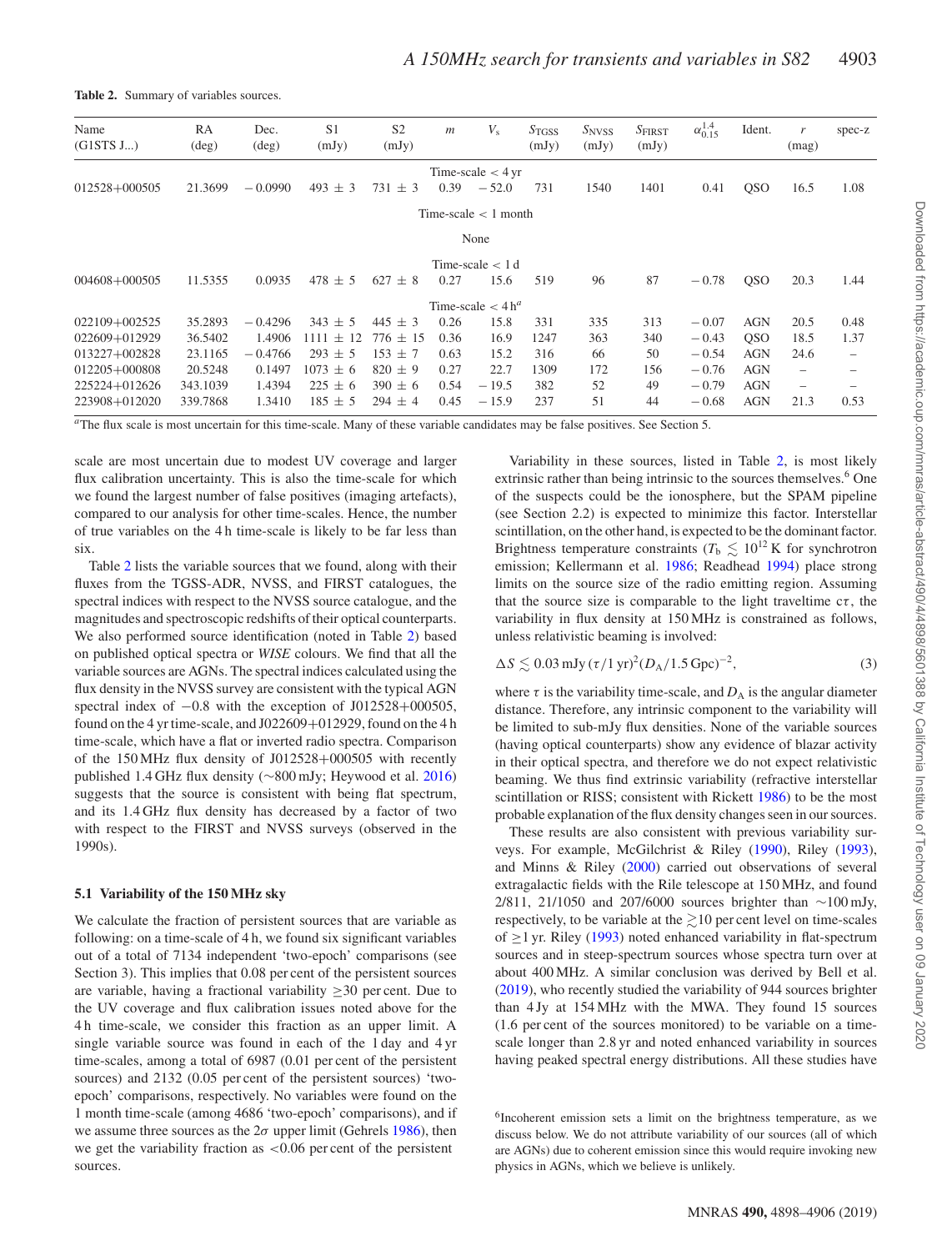<span id="page-6-0"></span>

**Figure 4.** The log (*N*)–log (*S*) phase space of low-frequency radio transients. The  $2\sigma$  upper limits to the transient rates from previous radio surveys (see the compilation at [http://www.tauceti.caltech.edu/kunal/radio-transient-surveys/index.html\)](http://www.tauceti.caltech.edu/kunal/radio-transient-surveys/index.html) are shown as triangles. Rates from the same survey are joined by dashed lines. The rates derived from radio transient detections are shown as 2*σ* errorbars. The extragalactic transient rates, at 150 MHz, from Metzger et al. [\(2015\)](#page-8-27) are shown with thick grey lines. The symbols are colour coded according to observing frequency. The source counts for persistent (from the TGSS-ADR; Intema et al. [2017\)](#page-8-24) and variable sources ( $m \gtrsim 0.1$  at 150 MHz, based on McGilchrist & Riley [1990;](#page-8-41) Riley [1993;](#page-8-42) Minns & Riley [2000;](#page-8-43) Bell et al. [2019\)](#page-8-44) are shown with black lines. Time-scale corresponding to each transient detection or upper limit is denoted as min (minute), hr (hour), day (day), mo (month) or yr (year). References: Bell et al. [\(2014\)](#page-8-45), Carbone et al. [\(2016\)](#page-8-46), Cendes et al. [\(2014\)](#page-8-47), Riley & Green [\(1995\)](#page-8-48), Riley & Green [\(1998\)](#page-8-49), Polisensky et al. [\(2016\)](#page-8-19), Rowlinson et al. [\(2016\)](#page-8-50) (other references are cited in the text). Upper limits from Feng et al. [\(2017\)](#page-8-51), at 182 MHz and on time-scales between minutes and months, lie in the region similar to the Polisensky et al. [\(2016\)](#page-8-19) limits and are not shown on this plot. Transient rate upper limits from our survey, on time-scales of 4 h, 1 d, 1 month, and 4 yr, are shown as thick green triangles.

attributed the source variability to RISS. In our sample of variable source, we find 1–2 sources are flat spectrum, while the others are steep spectrum (we cannot exclude the possibility of the latter having spectra peaking at ∼100 MHz.) We mark the variable source counts<sup>7</sup> from McGilchrist & Riley [\(1990\)](#page-8-41), Riley [\(1993\)](#page-8-42), Minns & Riley [\(2000\)](#page-8-43), and Bell et al. [\(2019\)](#page-8-44) in Fig. [4.](#page-6-0)

The variability of the low-frequency radio sky is substantially lower than that of the GHz sky. A number of studies of the dynamic GHz sky (e.g. Carilli et al. [2001;](#page-8-52) Bannister et al. [2011;](#page-8-6) Croft et al. [2011;](#page-8-53) Thyagarajan et al. [2011;](#page-8-8) Mooley et al. [2013;](#page-8-34) Williams

et al. [2013;](#page-8-9) Bell et al. [2015;](#page-8-10) Mooley et al. [2016\)](#page-8-1) have shown that ∼1 per cent of the persistent sources at frequencies of 1–few GHz are variable beyond the ∼30 per cent level, on time-scales ranging from days to years. At 150 MHz, the fraction of variables among persistent sources is less by a factor of 10 or more.

We have attributed the variability of our sources to extrinsic factors, likely RISS. It is possible that interplanetary scintillation (IPS) may be playing a role, since the Stripe 82 region lies along the ecliptic. In their study of IPS at 162 MHz, Morgan et al. [\(2018\)](#page-8-30) find modulation indices of  $\gtrsim 0.5$  for radio sources lying along or in the vicinity of the ecliptic, and  $m \lesssim 0.25$  for sources lying away from the ecliptic. Indeed some of the variable sources on 4 h time-scale may also be due to IPS, although the flux scale for this time-scale is most uncertain. Future surveys carried out with the LOFAR, the

<sup>&</sup>lt;sup>7</sup>These denote sources varying beyond the  $\gtrsim$  10 per cent level. Source counts from our search are much lower, since we considered sources varying only beyond 30 per cent.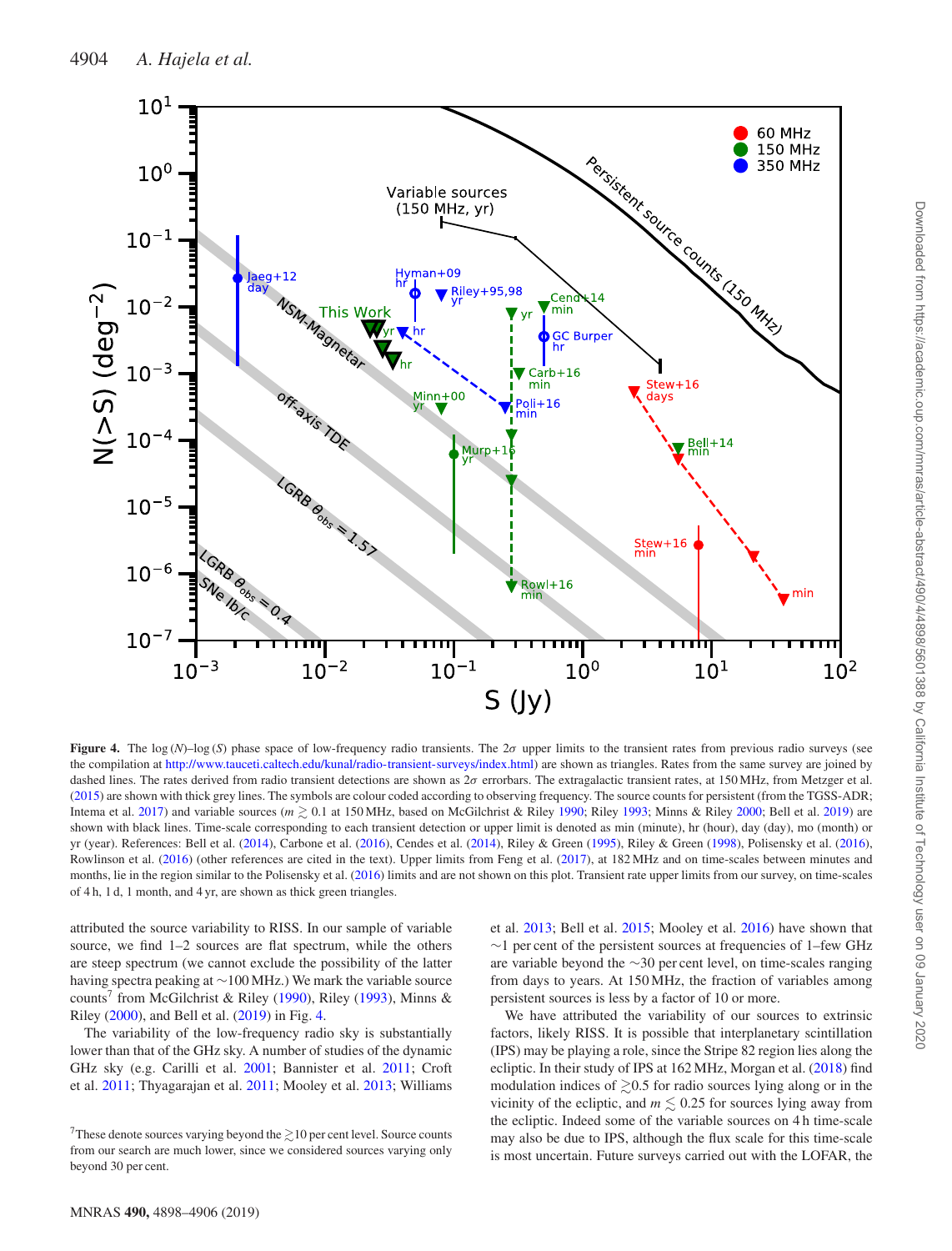MWA, and the SKA-low will find significant variability resulting from IPS.

#### **5.2 Transient rates at low frequencies**

We now calculate the upper limits to the transient rate from our survey. Using Poissonian statistics, we take the  $2\sigma$  upper limit to the number of transients as 3. Since we have carried out 6, 4, 2, and 2 two-epoch comparisons on time-scales of 4 h, 1 d, 1 month, and 4 yr, respectively, we calculate the upper limits<sup>8</sup> as  $1.6 \times 10^{-3}$ ,  $2.4 \times 10^{-3}$ ,  $4.8 \times 10^{-3}$ , and  $4.8 \times 10^{-3}$  deg<sup>-2</sup>, respectively (these are the instantaneous snapshot rates). The quoted upper limits to the transient rate are for 7*σ* flux density thresholds, i.e. 28, 34, 22, and 25 mJy, respectively.

In Fig. [4,](#page-6-0) we show the log *N*(*>S*)–log *S* phase space of the dynamic low-frequency radio sky (*S* is the flux density and *N* is the number of radio sources). Persistent source counts from the TGSS-ADR are shown as a thick black line. The transient rate upper limits (including those from our survey) and detections from past blind searches below 400 MHz are plotted as triangles and errorbars. For reference, the rates of extragalactic transients considered by Metzger et al. [\(2015\)](#page-8-27), assumed to follow a Euclidean  $N(> S) \propto S^{-1.5}$ distribution, are plotted as grey shaded areas. The symbols are colour coded to represent observing frequency. Searches that were primarily extragalactic are shown with filled symbols and those that were primarily Galactic (mainly towards the Galactic Centre) are shown with unfilled symbols.

#### **5.3 Investigation of the radio transient phase space and recommendations for future low-frequency transient surveys**

We make the following observations from Fig. [4](#page-6-0) and make recommendations for maximizing the yield of transients at low radio frequencies.

First, the rate of Galactic Centre transients, such as the 'burper' (Hyman et al. [2005;](#page-8-15) Kulkarni & Phinney [2005\)](#page-8-54) and the X-ray binary found by Hyman et al. [\(2009\)](#page-8-17), is significantly larger than the rate of extragalactic transients. The rate is higher by a factor of  $\gtrsim$  10. This suggests that low-frequency radio surveys of the Galactic Centre, Galactic bulge, or the Galactic plane will be lucrative.

Secondly, although we have sampled a competitive part of the phase space (where the population(s) uncovered by Jaeger et al. [2012,](#page-8-20) Murphy et al. [2017,](#page-8-23) and Stewart et al. [2016](#page-8-21) reside(s), assuming  $N \propto S^{-1.5}$  distribution) with our medium-deep mediumwide GMRT Stripe 82 survey, we have not recovered any transients.<sup>9</sup> This suggests that a multi-epoch survey covering  $\gtrsim$  1000 deg<sup>2</sup> may be required to find any transient, in extragalactic fields, at the ∼10 mJy sensitivity level.

Our survey together with the transient rate upper limits on minutes/hour time-scales from Rowlinson et al. [\(2016\)](#page-8-50) (both surveys carried out at around 150 MHz) suggest that the transient class detected by Stewart et al. [\(2016\)](#page-8-21) (at 60 MHz; assuming that the source is astrophysical) either (1) does not follow a Euclidean

9Our transient search on the *<*4 h time-scale is capable of finding transients similar to the one found by Stewart et al. [\(2016\)](#page-8-21) (which had a time-scale of a few minutes time-scale), since each of our observations, that were compared, was 10–20 min long. This of course assumes that the emission is broad-band and the spectral index of the transient between 60 and 150 MHz is not very steep.

distribution or (2) has a steep spectrum or narrow-band emission. Otherwise, we would have expected to find at least a few such transients in the 150 MHz surveys. We define null probability as the probability of not detecting any transients (of a particular class) in our survey. Assuming Poisson statistics and Euclidean distribution, we derive a null probability for Stewart et al.-like transients of  $\ll$ 1 per cent. It is possible that such events may be caused by variability (intrinsic or extrinsic) of compact Galactic sources (for which we speculate that the source counts are flat  $(N > S) \propto S^{-1}$ or <sup>∝</sup> *<sup>S</sup>*−0.5) because the source density falls off substantially beyond a distance of a few kpc. In this case, we expect the rate of such events to be high close to or within the Galactic plane, and this possibility can be explored with Galactic plane transient surveys at low radio frequencies. If we attribute the absence of these transients in our survey and in Rowlinson et al. [\(2016\)](#page-8-50) purely to steep spectral index (while assuming  $N \propto S^{-1.5}$ ), then we calculate the spectral index constraint to be  $\alpha \leq -4$ .

The implied rate of the transients like the one found by Jaeger et al.  $(2012)$  is  $N(>1 \text{ mJy}) = 0.1 \text{ deg}^{-2}$ . In the GHz sky, the only transient class known to have such a high rate is active stars and binaries (e.g. Mooley et al. [2016\)](#page-8-1). Hence, we advocate that the Jaeger et al. transient is a stellar flare, otherwise a different emission mechanism needs to be invoked. A stellar flare interpretation is also consistent with the Murphy et al. [\(2017\)](#page-8-23) transient, whose implied snapshot rate per  $\text{deg}^2$  is similar to the Jaeger et al. transient, and was found at low Galactic latitude. This is in line with the M dwarf counterpart/candidate (*d* ∼ 1.5 kpc in *Gaia*; Gaia Collaboration [2018,](#page-8-55) Bailer-Jones et al. [2018\)](#page-8-56) proposed by Murphy et al.. The null probabilities of finding transients, like the ones uncovered by Jaeger et al. and Murphy et al., in our survey are approximately 2 per cent and 40 per cent, respectively.

As discussed earlier in this section, the transient upper limits from our GMRT survey advocate Galactic searches or very widefield extragalactic searches. We therefore provide recommendations for maximizing transient discovery using existing low-frequency radio interferometers. Considering their modest fields of view  $(\ll 100 \text{ deg}^2)$ , wide-field surveys will be expensive to execute with telescopes such as the GMRT, LOFAR, especially given the computing time/cost for data processing. Hence, we recommend surveys of the Galactic plane or Galactic Centre for these telescopes. The geographical location and the recent upgrade of the GMRT makes the observatory uniquely situated to carry out sensitive surveys of the Galactic Centre with arcsecond localization capability. Although extragalactic transients will be challenging to find with such telescopes, searching for the radio afterglows of neutron star mergers (detected as gravitational wave sources) over tens of square degree localization regions may be worthwhile, especially since reference images can now be provided by the LoTSS (Shimwell et al. [2019\)](#page-8-57) and TGSS-ADR (Intema et al. [2017\)](#page-8-24).

Wide-field surveys with the MWA or with the VLA (VCSS, currently being undertaken alongside the VLASS) may be useful for finding old, optically thin extragalactic transients (the transient found by Murphy et al. [2017](#page-8-23) may be one such event) and constraining the rates of such transients. All-sky imagers like the LWA1 and OVRO-LWA will be excellent for finding big samples of transients similar to Obenberger et al.  $(2014)$ , thus identifying these transients with a known class of objects, as well as for detecting coherent emission from Galactic sources and the mergers of neutrons stars. Eventually, SKA-low will be able to routinely survey the lowfrequency sky and provide a complete census of the dynamic Galactic and extragalactic sky.

<sup>&</sup>lt;sup>8</sup>This is calculated as  $3/(Area \times epochs)$ , where we take the survey area to be  $315 \text{ deg}^2$ .